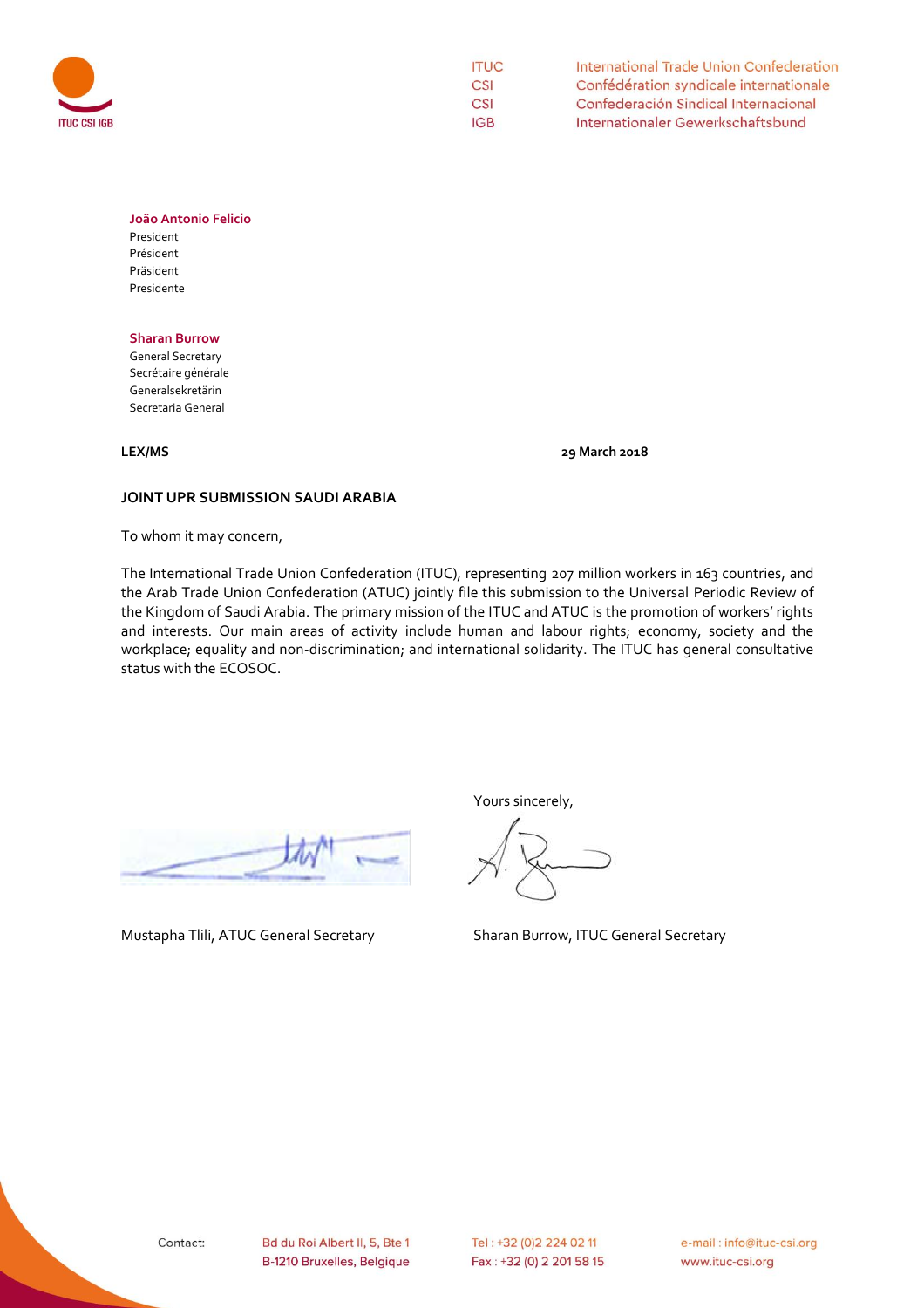# JOINT SUBMISSION

#### Summary

This report examines the conditions and challenges that both national and foreign workers face in Saudi Arabia. Saudi Arabia has taken inadequate steps in recent years, and significant action remains necessary in order for the country to be in compliance with international human rights norms. This report looks primarily at the visa sponsorship system, the state of freedom of association, and the practical challenges that workers face in Saudi Arabia.

Saudi Arabia hosts nearly 11 million migrant workers from a hundred countries including Indonesia, Philippines, Sri Lanka, Nepal, and Ethiopia. While these workers are labeled "guest workers," the conditions they are exposed to and treatment they receive from the employers are nothing like what a guest would expect from a host. Domestic workers who are hidden behind closed doors in private homes often face physical and psychological abuse, restriction of movement, and sexual violence by the employers. The visa sponsorship, or the *kafala* system that binds the worker's immigration status to the employer, creates systematic exploitation and endangering of workers. Due to the employers' control over the employees' mobility, unfair contract terms, and manipulation by the recruiting agencies, migrant workers are forced into slavery-like working conditions without the means for redress and assistance.

Freedom of Association does not exist in Saudi Arabia. Trade unions are completely barred in the country, and organising is criminalised. Strikes, demonstrations, and advocacy organisations are also banned. There is no minimum wage in the country, and collective bargaining for wages and conditions is also barred. While the governmetn has allowed for the creation of 'worker committees,' provided with the role of making recommendations on workplace conditions, the restrictions on the formation of these organisations severely undermine it. Moreover, employers wield too much power and potential control, undermining any independence or true Freedom of Association.

Workers continue to suffer insurmountable obstacles in the realisation of fundamental labor rights. The nation's recent reforms are weak; do little to overcome the glaring violations of international law. This is clear in the continued, widespread and severe discrimination, both through law and in practice, against women, minorities, and migrant workers in the country. Migrant workers, especially domestic workers, face abuse at every level as the few mechanisms created for their protection have not borne their intended effects. The complete lack of collective labour rights, coupled with the *kafala* system and its attendant consequences have facilitated and entrenched conditions mirroring that of forced labour.

#### International Obligations

The fundamental rights referenced in this report are firmly established in international law. Although Saudi Arabia has not ratified the ICCPR or the ICESCR, Saudi Arabia has ratified a number of ILO Conventions, including: Convention 29 (Forced Labor), Convention 105 (Abolition of Forced Labor), Convention 100 (Equal Remuneration), Convention 111 (Discrimination in Employment and Occupation), Convention 138 (Minimum Age), and Convention 182 (Worst Forms of Child Labor). Saudi Arabia has also ratified the UN Convention on the Elimination of all Forms of Discrimination against Women (CEDAW), the Convention on the Rights of the Child (CRC), the Convention on the Rights of Persons with Disabilities (CRPD), the International Convention on the Elimination of All Forms of Racial Discrimination (CERD), the Slavery Convention, and the Supplementary Convention on the Abolition of Slavery.

2

#### The *Kafala* System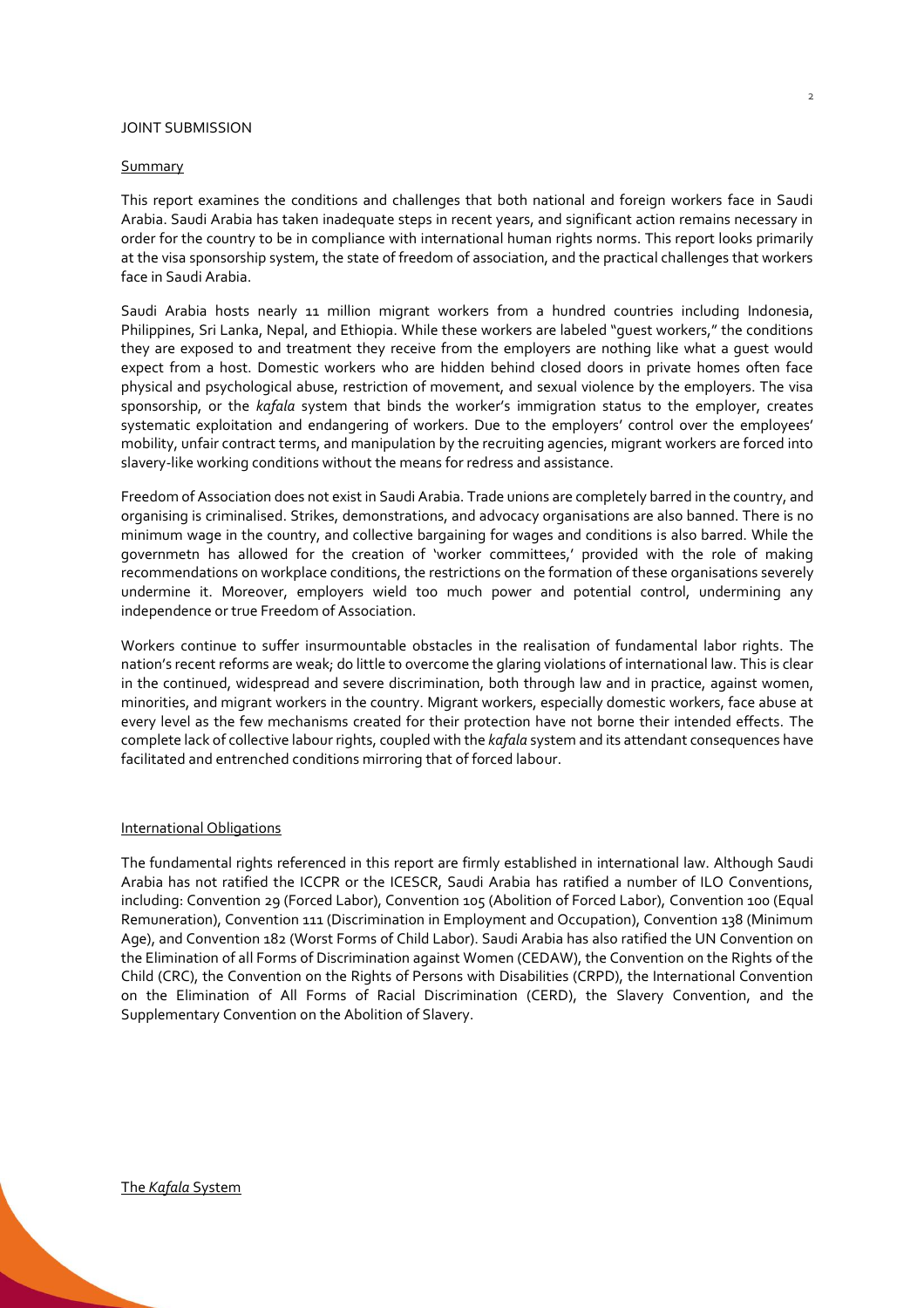The *kafala* system bind migrant worker's immigration status to his or her sponsor (*kafeel*) for a contract period, usually of two years. In a relationship bound by the *kafala* system, the sponsor is responsible for the worker's resident status and livelihood. Moreover, the sponsor has control over the worker's ability to transfer to another employer, or to return to his or her own country. For these reasons, the amount of power that the employer exerts over the worker resembles a slavery-like ownership of the worker and facilitates serious exploitation of workers.

# 1. Restriction of Movement and Return to Home Country

Migrant workers' freedom of movement is still severely restricted, despite the Government's contention that the *kafala* system has been abolished. Under the Council of Ministers Decision No. 310, domestic workers cannot refuse work absent a "legitimate" reason, a determination subject to the country's lengthy immigration and justice system, which is already largely inaccessible. No law otherwise provides domestic workers with the right to transfer work or return home without their employer's consent, and therefore the barriers to freedom of movement remain functionally equivalent to those of the *kafala* system.

When a migrant worker is able to transfer to another employer, the transfer is often completed in an opaque way and without a simultaneous transfer of a residency permit (*iqama*). Due to this, the government and civil society organisations can easily lose track of migrant workers' whereabouts, exposing these workers to more vulnerable conditions and even to human trafficking.

Often the employers confiscate the passports of the migrant workers, with which they can blackmail migrant workers so that they will not exercise their right to complain or to demand their salaries. For example, the United Seemac Co. (Seemac), a medium-sized construction operator with a workforce predominantly consisting of migrant workers, used such blackmailing on its employees. Seemac retained the workers' passports, requiring the workers to sign a false statement that they received all of their salaries if they wanted their passports back.

Additionally, migrant domestic workers face physical confinement and restriction of mobility. Employers often times confiscate their passports claiming they fear that migrant domestic workers, almost entirely comprised of women, would run away with a foreigner and become pregnant. This assertion is based on a patriarchal notion that specifically restricts the female workers' movement due to their gender. Along with the passports, the employers also confiscate the workers' residency permits, or fail to obtain them in the first place, severely restricting the workers' mobility and forcing them into undocumented, unclear status. Some workers also report extreme physical confinement in the house, sexual abuse, verbal abuse and intimidation, starvation, and restriction from communicating with their own families.

Another serious impediment in migrant workers' right to movement would be a requirement of an "exit visa" when they wish to exit the country. In order for a worker to exit Saudi Arabia before a contract ends, the worker needs to attain both an exit visa from the employer and a court order to do so. An exit can be "legalised" once the employer signs a consent form and the Ministry of Foreign Affairs stamps it, and this process gives the employers an unreasonable amount of power over migrant workers' freedom of movement and a right to return to their home countries. It is commonplace for employers to require workers to sign a quitclaim prior to giving consent for exit.

The legal obstacles that the workers face transgress Article 13 of the Universal Declaration of Human Rights (UDHR), which articulates that everyone has rights to "freedom of movement and residence within the borders of each state" and to "leave any country, including [their] own, and to return to [their] country." The *kafala* system and the requirements imposed for the exit visa deny migrant workers of these important rights. Moreover, the Government has failed to protect migrant workers by failing to investigate and punish employers who unlawfully confiscated passports and physically confined in the houses, leading to a serious restriction of their mobility. While there have been measures to stop the employers' confiscation of passports from their employees, many migrant workers have still reported that their employers retained their passports.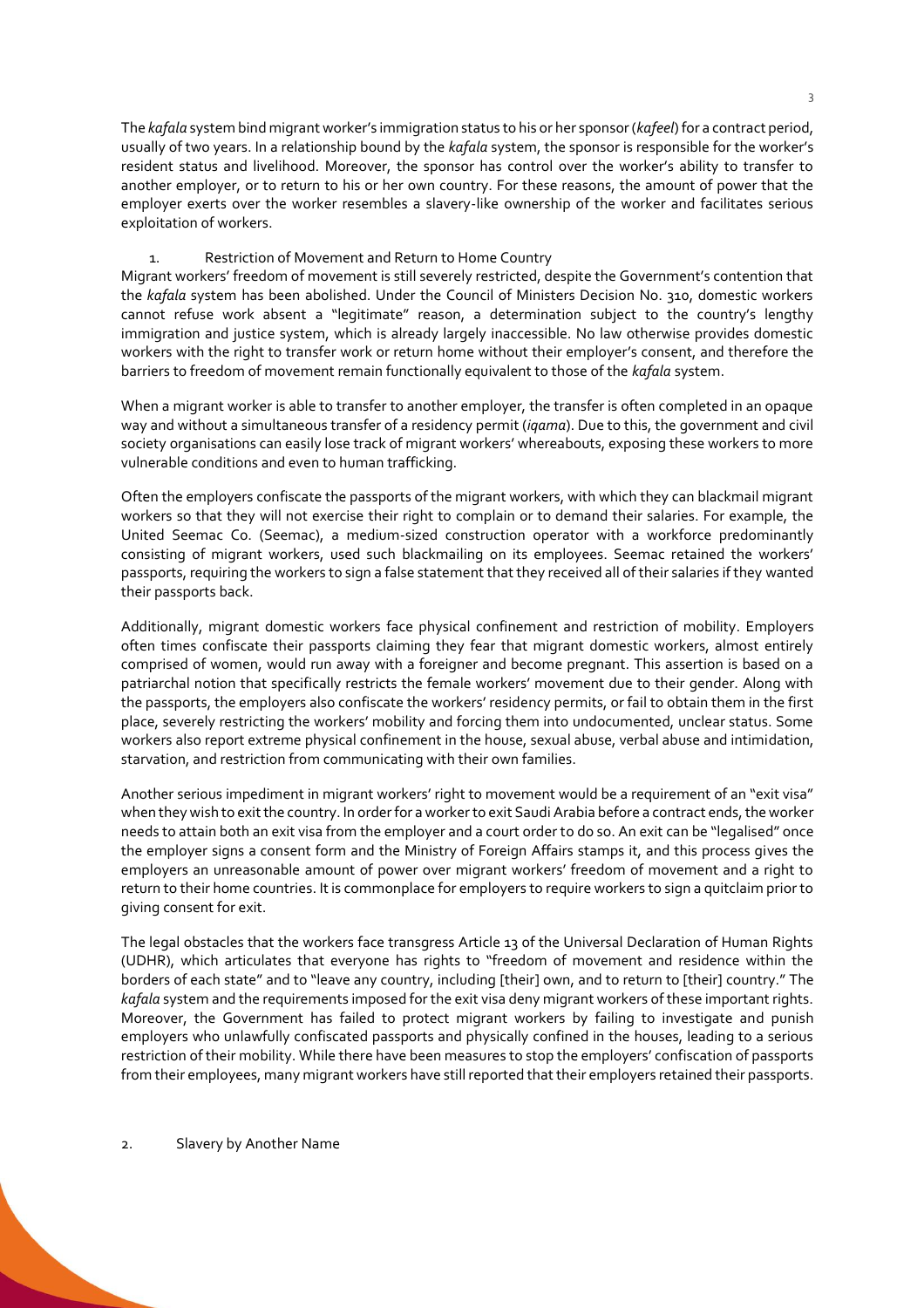According to Article 1 of the Slavery Convention, practice of slavery is found where a person exercises "powers attaching to the right of ownership" over another person. Slavery is internationally illegal, both by the Slavery Convention and by customary norm, and it has also been officially banned in Saudi Arabia since 1964. Yet many of the conditions and challenges that migrant workers face once they enter into employment resembles that of slavery.

Recruitment agencies charge high recruitment fees to the employers for employing migrant workers, which the employers would often use as a justification for restricting the workers' movement and withholding, even deducting, their wages. This so-called "financial investment" that the employers make, along with the *kafala*  system that grants a power to govern the workers' ability to exit the country, has given some employers something akin to ownership over migrant workers. Thus, the employers can justify their actions in isolating and abusing migrant workers, forcing them into a slavery-like relationship and conditions.

Moreover, recruitment agencies often do not provide migrant workers with any specific information about the work or the contract between the employers and the workers. Thus, the employers can easily manipulate and abuse the employees who are not aware of the terms in the contract. This systematically endangers workers, subjecting them to a range of inhumane treatment including sexual assault. These conditions have the concomitant impact of causing psychological harm as well. For example, some migrant domestic workers have referred to their employers as "master" or "owner," and have described their recruitment experience as being "sold." As a consular officer from a labour-sending country explained, often the employers would treat their employees "like chattel, slaves, like cattle." One worker, Ms. CD (pseudonym), stated that in the eyes of the employers "[they] are gods and you are their slaves." Ms. CD was extremely underpaid, underfed, and despite the original offer to work as a hospital nurse, was forced to work in homecare. Despite her consistent complaints to her supervisor, she was never transferred to a job she initially signed up for. Ms. CD had to endure physical injuries and sleep deprivation. Her employer had placed a security camera in her room and would knock on her door demanding that she be working all the time instead of sleeping. After over a year of attempting to escape, Ms. CD was finally allowed to return to the Philippines, but not before signing a quitclaim.

On top of the inhumane conditions, sexual violence against female migrant workers is widespread within the visa sponsor relationships. This violence is perpetrated not only by employers but also by the police and state agents, as the following case illustrates. Ms. AB (pseudonym), originally from the Philippines, was employed as a domestic worker. Her employer abused her and other workers by hitting their hands and throwing food at them. One day, her employer said that she wanted her to be a surrogate mother--and that if she agreed, the employer would let her return to the Philippines as she wished. When she refused, her employer locked her in a room for a week without anything to eat. On another occasion, her employer's relative entered her room and raped her. Eventually, Ms. AB sought shelter by escaping with the help of a friend, but the situation did not get better for her. Out in the street and without documentation, Ms. AB was stopped by the police, brought to the station and raped by three of the officers. With nowhere to turn, her employer gave her an ultimatum: Ms. AB would either sign a quitclaim and be allowed to go back to the Philippines, or else her employer would find a way to get her back into jail. When Ms. AB went to the Philippine Embassy in her last attempt to escape, she was told she could go home only if she would first have sex with the embassy officials, in what is now known as the "sex-for-flight" scheme.

# 3. Employers' Impunity for Grave Violations of Fundamental Rights

In the face of abusive and inhumane treatment, migrant workers see an absence of protective legal mechanisms and means for proper redress. Employers go unpunished for their atrocious violation of migrant workers' rights. In fact, employers are very rarely prosecuted for their abuse of migrant workers, while migrant workers more often face criminal charges for reasons out of their control. In 2011, most of the 4,550 Indonesian migrant workers who were deported from Saudi Arabia were female domestic workers who had run away from their employers due to physical and sexual abuse, or non-payment of wages.

Migrant workers face criminal charges when they run away from their original employers as a result of abuse, because of their binding contract with the employers under the *kafala* system. If the worker breaches the contract before its end, the sponsoring employer can file a case of abscondment (a criminal offense) with the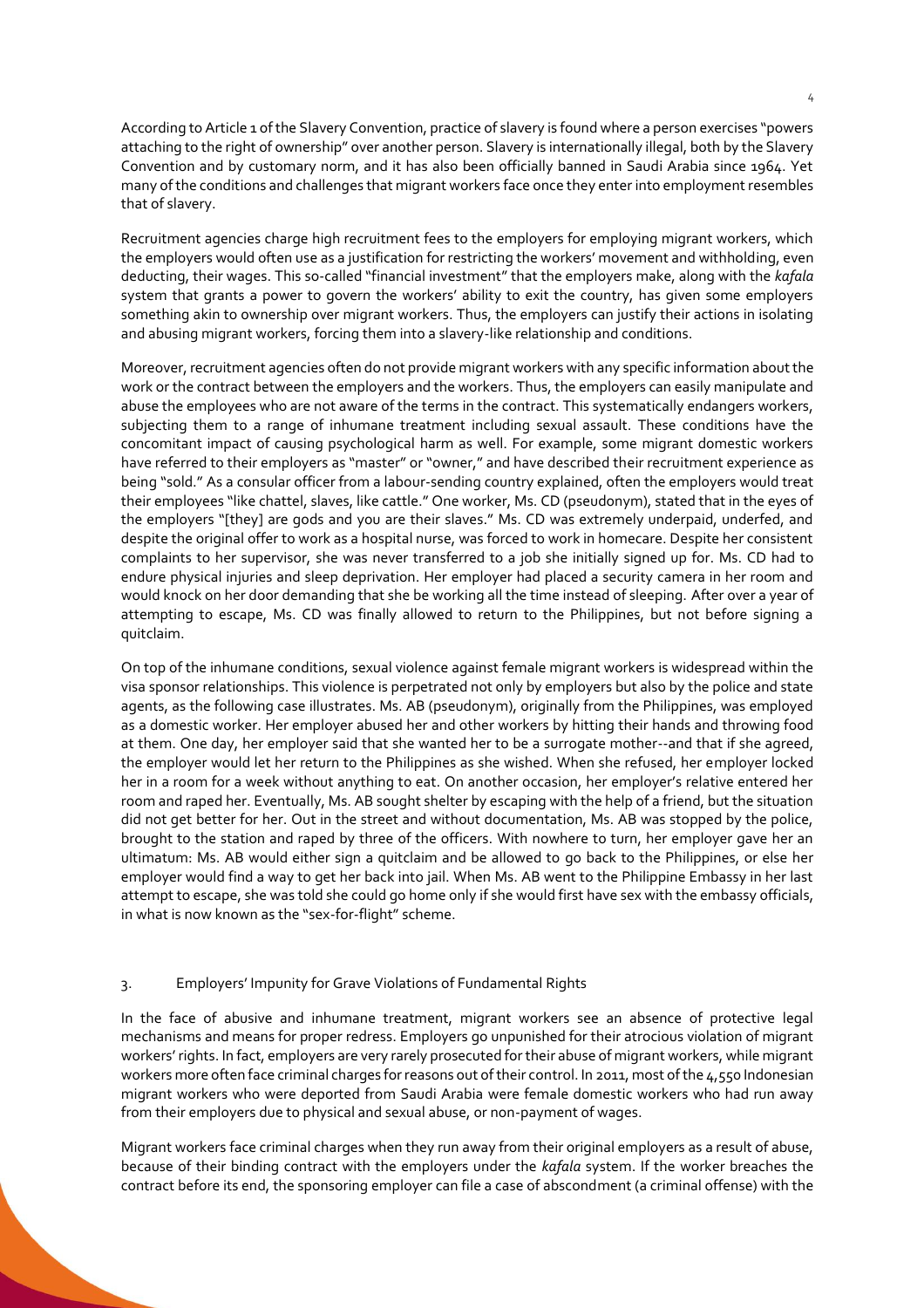police, and the worker will either face deportation or be liable for the initial recruitment fees, limiting her chance to receive proper support as a victim. Even when the workers seek legal redress for violations of their rights, the cases are often dismissed or delayed due to a lack of evidence, language barrier, and slow judicial process. While the penal code provides for punishment in cases of forced labour, it is limited to negligible fines rather than more appropriate criminal sanctions. In the domestic context, employers can easily hide evidence of abuse because labour inspectors are usually not allowed in houses and have no way of investigating the abusive living and working conditions. Moreover, labour inspectors have largely focused on immigration issues and neglected issues such as working hours, wages, health and safety, child labour, and forced labour.

Employers often take advantage of the fact that these migrant workers do not have access or are not familiar with the terms of the contract. Sometimes, due to the fact that migrant workers do not speak Arabic, the employers would change the crucial terms in the employment contract, forcing the workers to agree to unfair conditions. Combining the unfair contract terms with the systematic exploitation of the *kafala* system, the worker is denied means of redress, leaving the sponsor with no accountability for abusive actions that violate the worker's fundamental rights.

# Freedom of Association

Workers in Saudi Arabia do not have Freedom of Association. In addition to being denied an array of fundamental rights, the few rights that do exist are not meaningfully protected. The Labour Code fails to provide for collective bargaining, and employer discretion in setting terms and conditions is paramount. Freedom of Association is most compromised by the fact that trade unions are completely barred. While some workers, under limited conditions, are allowed to form worker committees, these organisations are not free from interference, nor given the liberty to organise themselves independently, and they can be dissolved by administrative authority. The limited protections that do exist rarely extend to foreign workers, and domestic workers are completely excluded from the Labour Code. These factors entrench the severe asymmetry between employer and employee, creating conditions that range from precarious to forced labour.

## 1. Trade Unions Barred, Worker Committees as Composed are No Substitute

Trade unions are effectively banned in Saudi Arabia, and workers who try to form a union can be dismissed, imprisoned or, in the case of migrant workers, deported. The worker committee, provided for in 2002, is the only form of worker organisation. The number of worker committees in the country remains unclear, though a 2005 survey revealed only 12 out of 13,553 business organisations had formed such committees. While the Government may point to the fact that such committees have participated in ILO procedures as a legitimising factor, several considerations make clear that the effectiveness of these organisations pale in comparison to trade unions. Moreover, several sources indicate that the Government understands the creation of such committees to rest on the discretion of the employer. In February of 2004, Deputy Minister of Labour and Social Affairs Ahmad al-Mansour was quoted as saying that the Ministry "will not force companies to form workers' committees." In another instance, Dr. Abdullah S. Dahlan stated at the ILO: "We invite banks, industrial and commercial firms, among others, to come and make the hard decision--if it is a hard decision for them--to establish their own workers' committees." These committees organised by the employer do virtually nothing to advance Freedom of Association, and more likely severely undermine it.

The competency of worker committees is limited to making recommendations on working conditions, health and safety standards, productivity, and managing the funds collected through the fines imposed on workers. Worker committees can only be created in workplaces with more than 100 workers, may only comprise of Saudi nationals, and membership must be approved by the Government. Membership is limited to 3-9 workers, who must be 25 years of age and have at least two years of work experience with the company. Both the Ministry of Labour and Social Affairs and the company's management have the right to send a representative to committee meetings. Moreover, the meetings must take place in the company, and the minutes of these meetings must be sent to the company's management. The Ministry of Labour and Social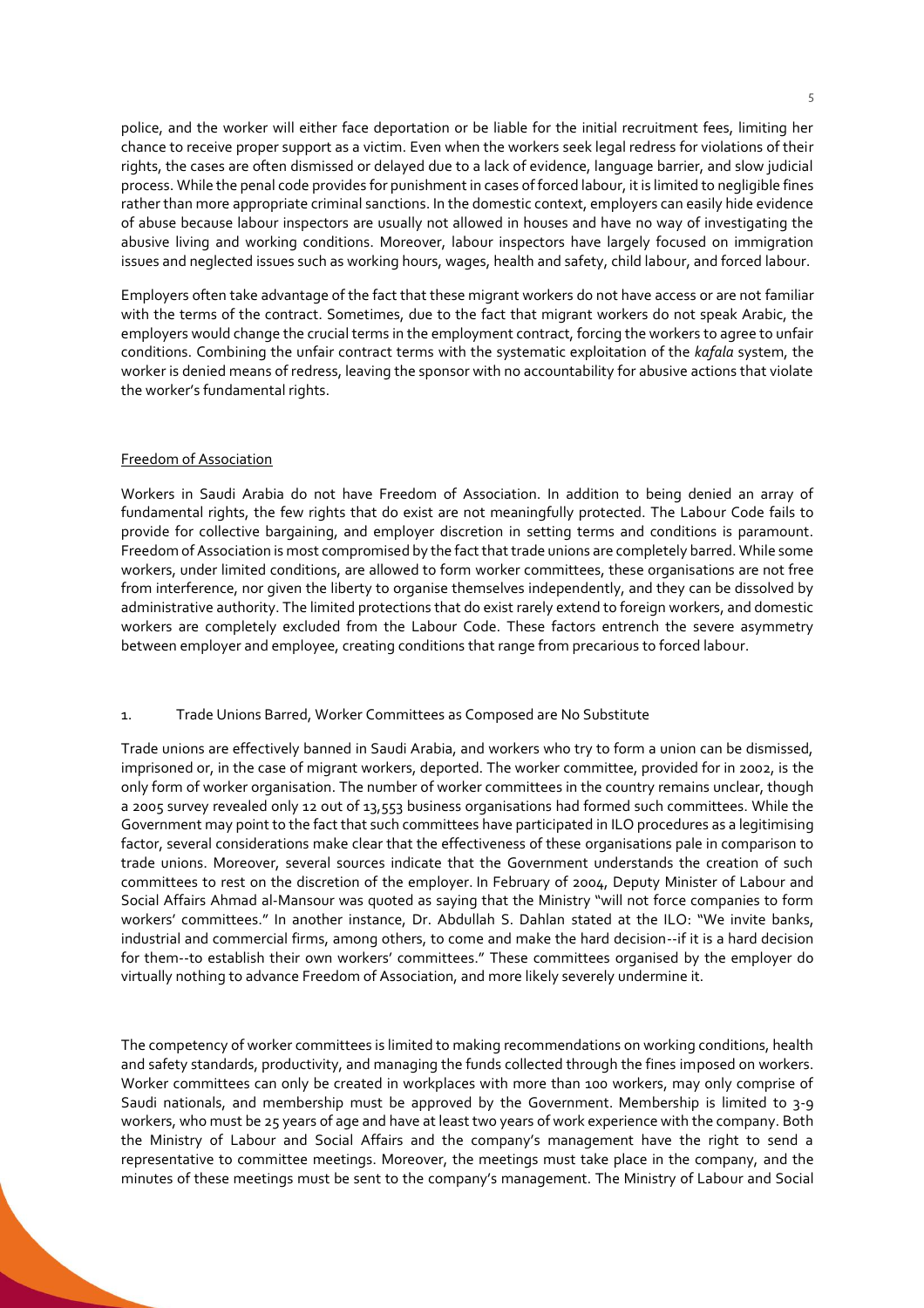Affairs also maintains the right to dissolve a worker committee for violating regulations or threatening public security. Further entrenching the asymmetry between employer and employee are employers' organisations, which, unlike worker committees, are independent bodies in the country. These factors completely undermine all power and legitimacy of these committees, and with it any measure of Freedom of Association. Lastly, the exclusion of foreign workers from participating in worker committees is a form of discrimination that precludes the majority of the workforce from participating in collective employee organisation.

#### 2. Collective Bargaining, Strikes, and Demonstrations are Barred

Despite the ostensible role of worker committees to make recommendations over working conditions, collective bargaining is virtually nonexistent in Saudi Arabia. While Article 115 of the Labour Code provides that the Council of Ministers has the right to determine minimum wages, there is no national minimum wage and wages are largely left to the employer's discretion. The Labour Code does not protect a foreign worker's right to equal pay, as Article 80--the sole article addressing the issue--only prevents a foreign worker from being paid more than a Saudi national of equal qualifications. Article 119 of the Labour Code allows an employer to fine workers directly up to five day's pay for each violation of the employer's disciplinary policy, which, in workplaces of twenty or more employees, may be drawn up by the employer under Article 125. Foreign workers are taken advantage of due to the fact that the contracts are written in Arabic, and even where a copy is made in another language the Arabic version prevails. Some workers have been able to recognise their contractual rights and stand up for them only after becoming proficient in Arabic.

Freedom of Association is further undermined by the fact that strikes, public demonstrations, and advocacy organisations are illegal. NGOs in Saudi Arabia are severely repressed, and human rights defenders have been criminalised.

The abhorrent labour conditions of so many workers in Saudi Arabia are inextricably linked to the absence of their fundamental rights. The minimal protections that do exist are neither adequately enforced nor built to provide meaningful redress. The absolute discretion of the employer over terms and conditions of employment foster the conditions that range from precariousness to forced labor. The vulnerability of foreign workers--who comprise the majority of the workforce--is exacerbated by these factors. The asymmetry of power between employer and employee cannot be meaningfully ameliorated without substantial changes to the nation's labor law, including provisions that assure the fundamental right of Freedom of Association and collective bargaining rights.

## Challenges Workers Face in Practice

Despite the proliferation of bilateral agreements, and new government programs, workers continue to be without meaningful protection from the gravest violations of human rights. This is most clear for migrant workers, who face abusive employer practices, such as the retention of passports, non-payment of wages, indecent conditions of work, deprivation of liberty and physical and sexual abuse. The nation's judiciary and enforcement mechanisms have failed to provide victims of abuses meaningful redress. Where the judiciary does act, employers have failed to comply with orders. Severe and widespread discrimination against women continues both in law and practice, affecting women's employment in direct and indirect ways. Discrimination is also pronounced against workers from the nation's southern tribes, black Saudi nationals, and foreign workers. Foreign workers are extremely restricted both in law and practice from exercising fundamental rights at work. Moreover, the Kingdom's recent expulsion campaigns against undocumented migrants have targeted particular nationalities, and have been carried out with violence and impunity. Illegal recruitment and fee practices create conditions of bonded labor for many foreign workers, and human trafficking, including of children, continues.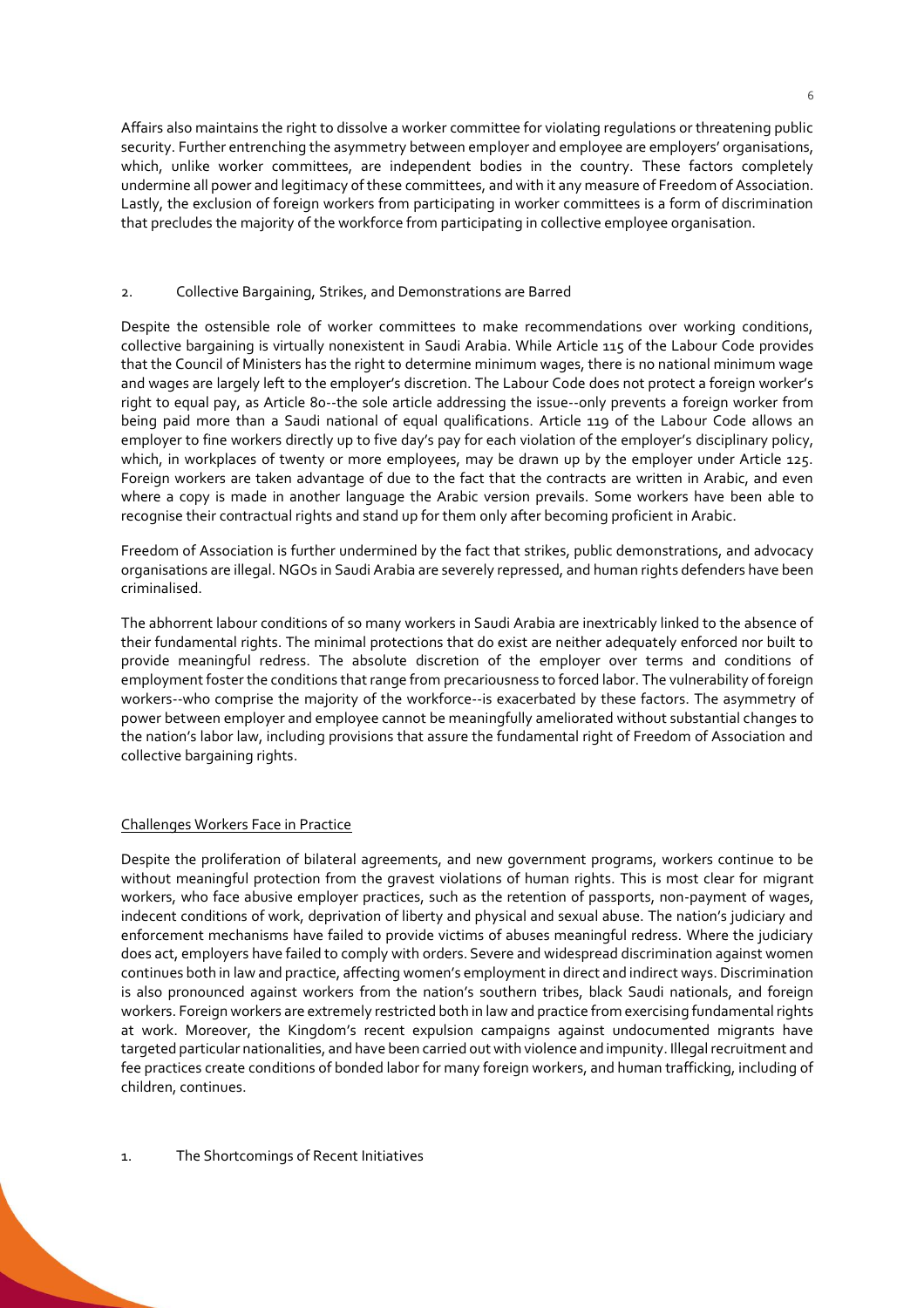The government's attempts to ameliorate the challenges faced by workers have largely failed. While some reforms have increased workforce opportunities for women, they still have an incredibly low workforce participation rate, are still limited in the jobs available, are often still segregated in the workplace, and, despite its reform, continue to be burdened by the practice of guardianship approval in employment. The recent labour law reforms implemented through Ministerial Decision No. 1982 introduced or raised fines for employer violations, and included prohibitions on confiscating migrant workers' passports, failing to pay salaries on time, and failing to provide copies of contracts to employees. Moreover, domestic workers are still excluded from the Labour Law, they do not benefit from these reforms. While bilateral agreements have proliferated as a means of protecting migrant workers, these are failing in practice, often as a result of the unequal bargaining power between labour-receiving and labour-sending countries. The Special Rapporteur on extreme poverty and human rights has noted that such agreements cannot make up for the domestic enforcement gap, as foreign countries are not well placed to enforce those bilateral agreements. Moreover, the plethora of agreements contributes to differential treatment of workers based on nationality.

Government initiatives like the domestic worker hotline and shelters for domestic workers facing abuse have not been effective. While the Ministry of Labour and Social Development gives domestic workers free SIM cards upon arrival in the Kingdom, many employers confiscate them. Nonetheless, the new Government hotline had received 165,095 calls from domestic workers. Disappointingly, however, the Ministry could provide no details of how many of those calls were from female domestic workers, the nature of the complaints, the number of cases resulting in enforcement actions, or the number of employers sanctioned for violating the regulations when asked by the Special Rapporteur on extreme poverty and human rights. The Kingdom has initiated government-run shelters to serve a similar function to those run by embassies. The Ministry of Labour and Social Development has stated that nine shelters are in place, and that in 2015-2016 some 7,226 women stayed for an average of 15 days. However, in stark contradiction with several other studies, the Government stated that only a small minority of those women had complaints about abuse by their employer or the non-payment of salaries. The Special Rapporteur on extreme poverty and human rights noted that in the future, female domestic workers will be much worse off in government-run shelters than in those run by embassies, unless the former will provide essential advisory, counseling and other services, and the Government is prepared to be more transparent about the situation, which is unlikely in the short term and even less so if the centers are privatised, as has been suggested.

# 2. Practical Challenges Faced by Women

Saudi Arabia still has no sexual harassment law in place (laws criminalising domestic violence were not in place until 2013). While the guardianship system has undergone some changes in which women are no longer required to have their guardian's permission to gain employment, employers still insist on this requirement in practice. Despite the government's obligations under the ILO Convention on Equal Remuneration, there is no regulation requiring equal pay for equal work, and in the private sector the average monthly wage of Saudi women workers was 58 percent of the average of monthly wage of Saudi men. Articles 160 and 161 of the Labour Code prohibits women from working in hazardous workplaces or at night, and their workplaces are often segregated. Migrant domestic workers face challenges in getting legal aid when their employers mistreat them, and even in cases of severe physical abuse law enforcers have not handled such cases absent international media and pressure campaigns. Moreover, many instances of rape, sexual abuse, and sexual harassment go unreported by victims due to either the belief that the law will not protect them, or the fear that they may face criminal counter charges. An employer may raise criminal counter charges to retaliate in other cases too, such as where a worker demands payment, or attempts to leave. The threat of criminal counter charges is very real, as the common charges are ambiguous and thus overly broad (e.g., witchcraft, or immoral behavior) and the evidentiary burden that women must meet in court is discriminatorily high. The effect of such failures of the judiciary is that women who seek redress are often victimised anew.

## 3. Practical Challenges Faced by Minorities and Migrant Workers

Discrimination based on race, disability, national origin and sexual orientation pose substantial direct and indirect limits on employment. Despite the Kingdom's obligation under the Convention for the Elimination of